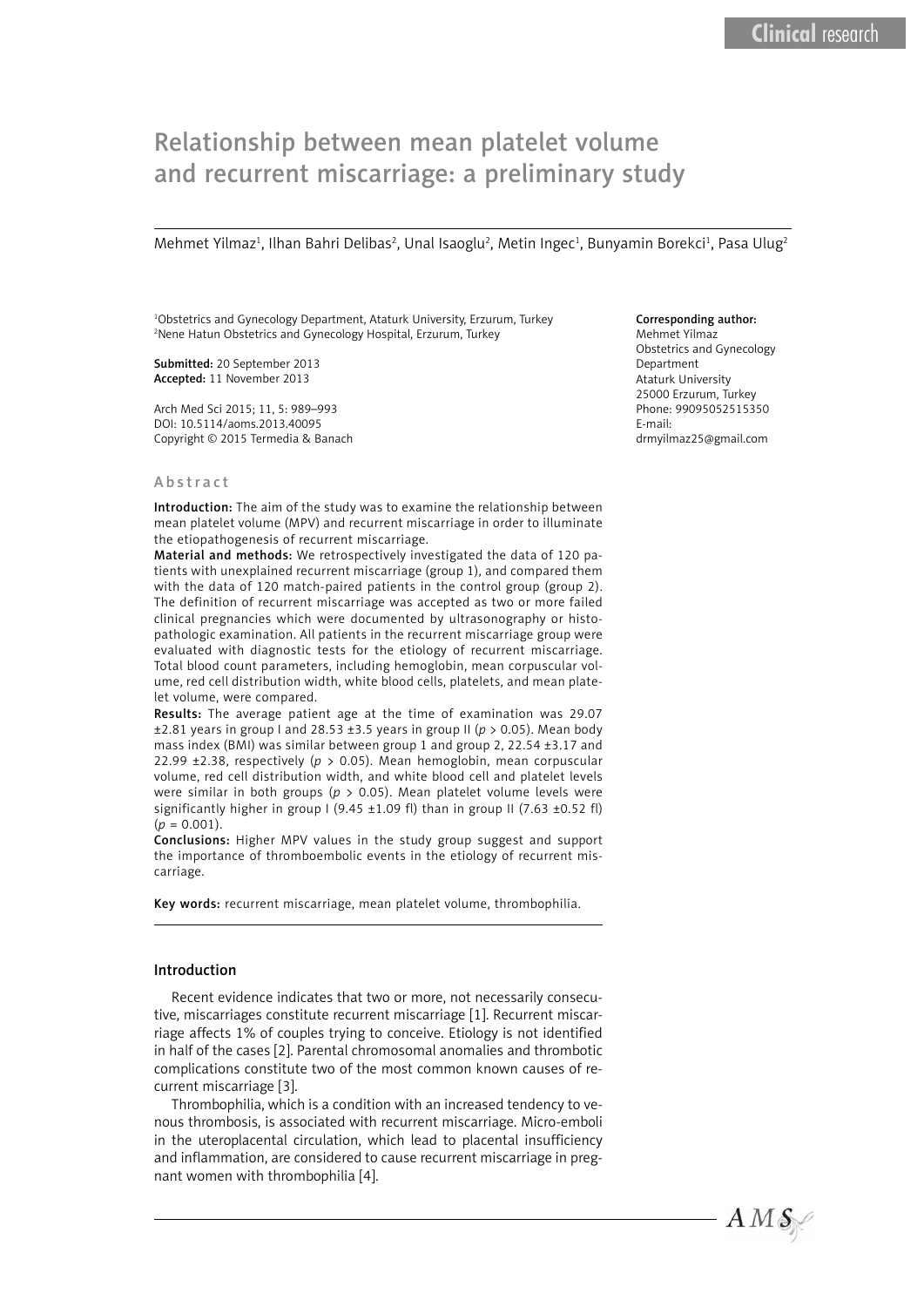Mean platelet volume (MPV) is an important risk factor for the development of atherothrombosis and embolism [5]. Increased MPV has been defined as an independent risk factor in the development of thrombo-embolism [6]. However, at present, the strength and pathophysiology of this association are not fully elucidated.

The objective of this study was to examine the relationship between MPV and unexplained recurrent miscarriage to illuminate the etiopathogenesis of recurrent miscarriage.

## Material and methods

The medical records of 274 patients with recurrent miscarriage, who were admitted to the obstetrics clinics of two referral hospitals in Turkey between January 2010 and August 2012, were reviewed. After application of exclusion criteria, 120 patients with unexplained recurrent miscarriage were included in the final analysis, and 154 were excluded from the study. We retrospectively investigated the data of 120 patients with unexplained recurrent miscarriage (group 1), and compared them with the data of 120 match-paired patients in the control group (group 2). The matched factors were age and body mass index (BMI). The study protocol was approved by the Ethics Committee of the Ataturk University Medical Faculty.

We planned our study by adopting the criteria of the American Society for Reproductive Medicine for recurrent miscarriage, which defines it as failure of two or more pregnancies that are confirmed by ultrasound or histopathologic examination. Women of the same age range as group 1, between 22 and 37 years old, with no history of miscarriage or pregnancy loss, who had at least one live birth, were chosen as the control group.

Age and body mass index parameters of the patients were recorded. Body mass index was calculated as weight (kg) divided by the square of height (m<sup>2</sup>). Total blood count parameters, including hemoglobin (Hgb), mean corpuscular volume (MCV), red cell distribution width (RDW), white blood cells (WBC), platelets (Plt), and mean platelet volume (MPV), were measured in both groups.

Although MPV and platelet number are well known to remain unchanged during normal pregnancy [7], in order to exclude possible factors affecting those parameters in patients with recurrent miscarriage, blood samples of all women included in the study were taken in a non-pregnant state and at least 3 months after termination of their last pregnancy.

All patients with recurrent miscarriage were evaluated with diagnostic tests for the etiology of recurrent miscarriage, namely uterine cavity evaluation, parental karyotype, TSH, and antiphospholipid antibody (APA) and thrombophilia testing. We classified the patients as having unexplained recurrent miscarriage if their evaluation was negative. Women with recurrent miscarriage who did not have a complete evaluation for underlying causes or who had positive results in routine evaluation were excluded. Patients who had diabetes mellitus, total serum low-density lipoprotein greater than 160 mg/dl, body mass index greater than 30 kg/m<sup>2</sup>, arterial hypertension, and who smoked were excluded from the study. These variables may increase MPV.

Uterine cavity evaluation was performed by hysterosalpingography. Thrombophilia testing included proteins C and S, anticardiolipin antibodies, lupus anticoagulant, prothrombin gene, antithrombin III, factor V Leiden, and methylenetetrahydrofolate reductase (MTHFR).

All laboratory tests were performed immediately after sampling. Total blood count parameters, including Hgb, MCV, RDW, WBC, Plt, and MPV, were measured in both groups with an Auto Analyzer (Technicon H.3; Bayer AG, Leverkusen, Germany).

# Statistical analysis

Statistical data were analyzed with SPSS 20.0 software and given as mean and standard deviation. Distribution of normality was evaluated using the Kolmogorov-Smirnov test. The Mann-Whitney *U* test was used to compare the data pertaining to the study and the control groups. The level of statistical significance was set at *p* < 0.05.

## Results

One hundred and twenty women for each group were included in the study. All patients were between 22 and 37 years of age. The average patient age at the time of examination was 29.07 ±2.81 years in group I and 28.53 ±3.5 years in group II (*p* > 0.05). Mean BMI was similar between group 1 and group 2: 22.54 ±3.17 and 22.99 ±2.38, respectively  $(p > 0.05)$ .

Although mean WBC, Hgb, MCV, RDW, and Plt levels were similar in both groups (*p* > 0.05), mean MPV levels were significantly higher in group I  $(9.45 \pm 1.09 \text{ fl})$  than in group II  $(7.63 \pm 0.52 \text{ fl})$ (*p* < 0.001) (Table I). The comparison of mean MPV values of patients between the groups is shown in Figure 1.

The average number of miscarriages in group 1 was 2.92 ±0.83.

# Discussion

Miscarriage, which is the most common complication of the first trimester, is defined as spontaneous loss of a pregnancy before 20 weeks' gestation according to the World Health Organization and before 24 weeks' gestation according to the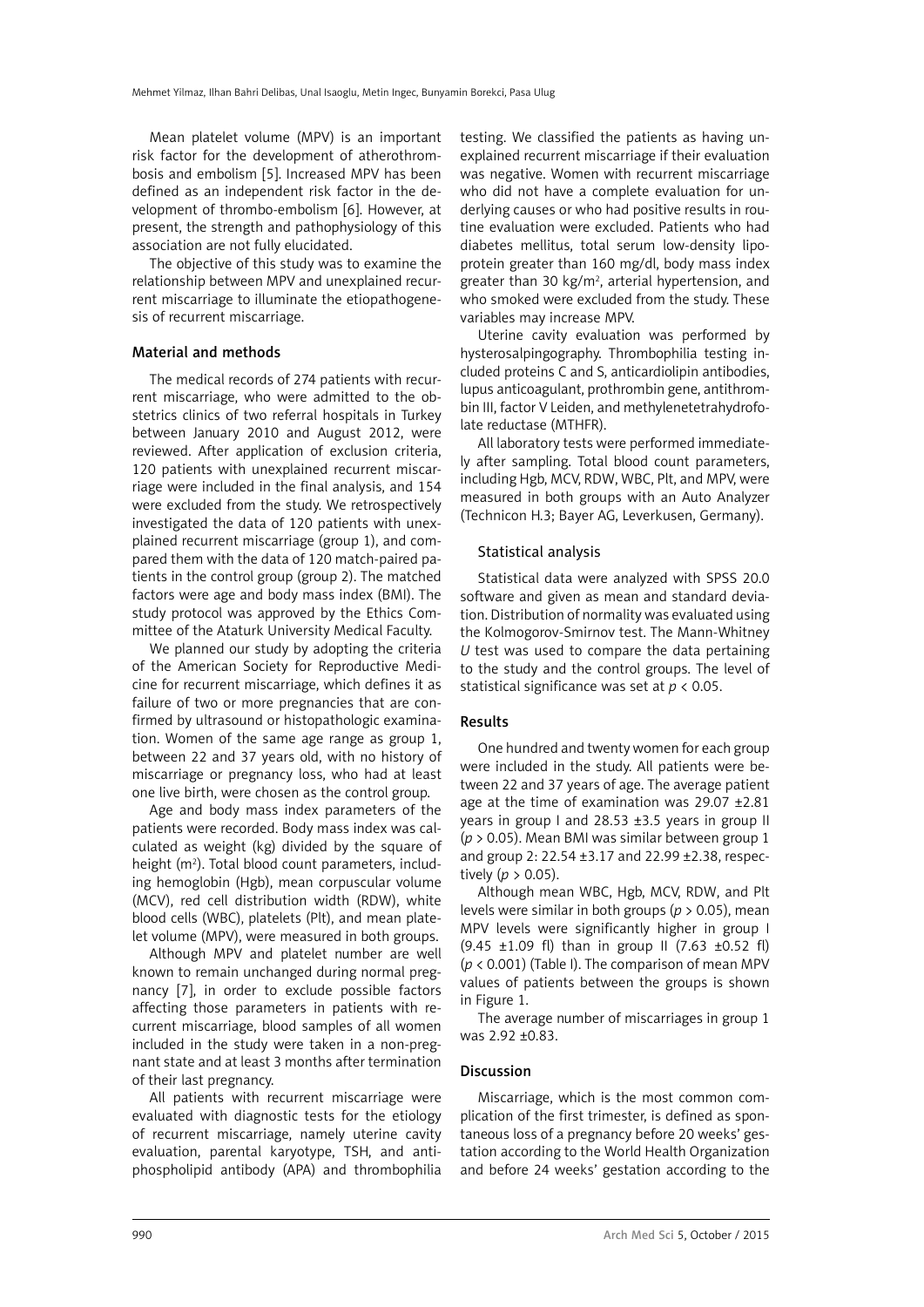| Total blood count parameters | Group 1 $(n = 120)$ | Group 2 $(n = 120)$ | Value of p |
|------------------------------|---------------------|---------------------|------------|
| Age, mean $\pm$ SD [years]   | $29.07 + 2.81$      | $28.53 + 3.5$       | 0.169      |
| WBC $[10^3/\mu]$             | $6.90 \pm 1.23$     | $6.79 \pm 1.28$     | 0.386      |
| Hgb [g/dl]                   | $12.87 + 1.35$      | $13.02 + 1.37$      | 0.551      |
| MCV [fl]                     | $88 + 6.52$         | $85.86 \pm 12.66$   | 0.994      |
| RDW (%)                      | $13.81 \pm 1.41$    | $14.01 \pm 1.66$    | 0.203      |
| Plt $[10^3/\mu]$             | 238.93 +63.88       | 247.32 +48.59       | 0.410      |
| MPV [fl]                     | $9.45 \pm 1.09$     | $7.63 \pm 0.52$     | $0.001*$   |

Table I. Serum total blood count parameters of the 2 groups

*\*Statistically significant.*

Royal College of Obstetricians and Gynecologists. About 15% of all clinically recognized pregnancies result in miscarriage [8, 9].

The definition of recurrent miscarriage is controversial. The European Society for Human Reproduction and Embryology defines recurrent miscarriage as three or more consecutive pregnancy losses occurring before 20 weeks [10]. Meanwhile, the American Society for Reproductive Medicine defines recurrent miscarriage as two or more failed clinical pregnancies that are documented by ultrasonography or histopathologic examination [2]. Most of the diagnostic tests for evaluation of recurrent miscarriage are expensive and time consuming, raising the question about when testing is warranted. Some clinicians recommend testing after two consecutive losses, while others recommend waiting until three losses.

Recently, a large, single-center, retrospective study on 1020 women with recurrent pregnancy losses aimed to determine whether abnormal test results for factors that are definite or probable causes of recurrent miscarriage occur with equal frequency in women with only two pregnancy losses versus those who have had greater numbers of losses [11]. The study showed no significant difference in the prevalence of abnormal diagnostic test results among women with two versus three recurrent miscarriages and concluded by recommending the evaluation of all couples with two or more consecutive recurrent miscarriages. Although the abovementioned study included patients with biochemical pregnancies, which comprises a considerable increase in the patient population with recurrent miscarriage, it appears reasonable to start the investigations after two or more consecutive spontaneous miscarriages to determine the cause of the pregnancy loss. In our study, to avoid any bias by considering biochemical pregnancies in the diagnosis of recurrent miscarriage, we included only patients with two or more miscarriages of clinically documented pregnancies (documented by ultrasound or histopathologic examination), as proposed by the



Figure 1. Comparison of mean MPV values of patients between group 1 and group 2

American Society for Reproductive Medicine [2]. The average number of miscarriages in group 1 was 2.92 ±0.83.

Recurrent miscarriage affects 1% of couples trying to conceive [12]. Unfortunately, the etiology of recurrent miscarriage cannot be explained in 50% of cases [2]. There are many well-established risk factors for recurrent miscarriage [13].

The term thrombophilia is used to describe a disorder associated with an increased tendency to venous thromboembolism [14]. Thrombophilia is also associated with an increased risk of both single miscarriage and recurrent miscarriage [15]. Various forms of thrombophilia are associated with recurrent miscarriage, but the causal relationship is not yet fully illuminated. However, micro-emboli in the uteroplacental circulation, which lead to placental insufficiency and inflammation, are thought to cause recurrent miscarriage, placental abruption, preeclampsia and intrauterine growth retardation in pregnant women with thrombophilia [16].

The most important thrombophilia associated with recurrent miscarriage is antiphospholipid syndrome (APS) [12]. Antiphospholipid antibodies have been associated with a variety of medical problems, including arterial and venous thrombosis, recurrent miscarriage, and severe pregnancy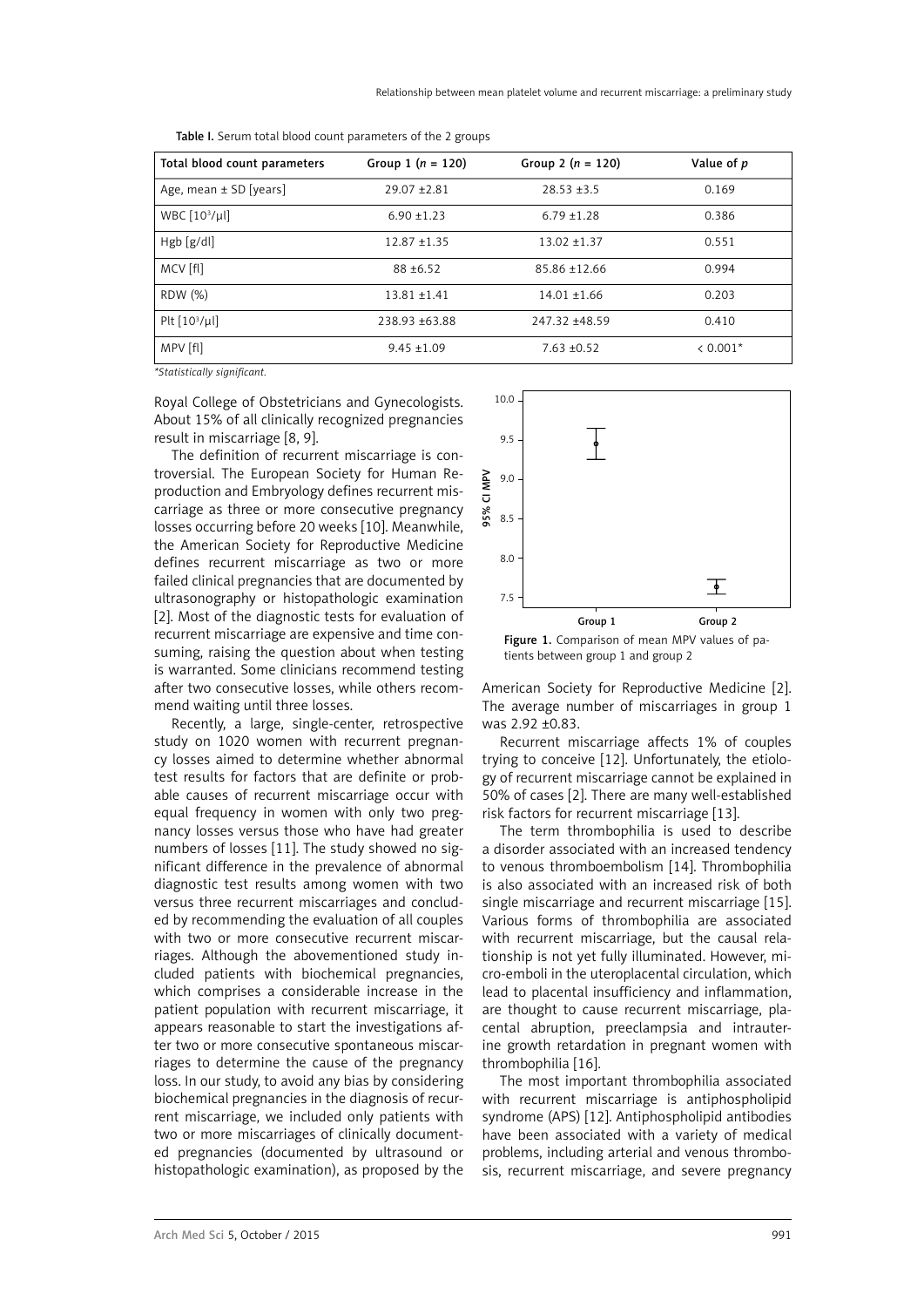with early onset, intrauterine growth retardation and fetal loss. Antiphospholipid antibodies used in the diagnosis are lupus anticoagulant, anticardiolipin antibodies, and anti- $\beta_2$ -glycoprotein I [17]. Antiphospholipid syndrome is a treatable cause of recurrent miscarriage. The standard treatment for APS is low-dose aspirin and heparin. While live birth rates in untreated patients were about 10%, it was reported as 71% in treated patients [18].

Factor V Leiden is a common mutation (5% in whites) [19]. While there are studies claiming that factor V Leiden mutation and prothrombin G20210A gene mutation increase recurrent miscarriage rates [14], there are publications suggesting that they constitute no such difference [20]. Antithrombin 3 deficiency is the first thrombophilia defined. Initial research established an increased risk of miscarriage in women with antithrombin 3 deficiency [21]; however, subsequent publications have challenged this [22]. A recent meta-analysis demonstrated that protein S deficiency and protein C deficiency are not associated with recurrent miscarriage [15].

Mean platelet volume correlates with platelet function and activation, whether measured as aggregation, thromboxane synthesis,  $\beta$ -thromboglobulin release, procoagulant function, or adhesion molecule expression [23]. Since increased MPV levels are generally considered as a vascular risk factor, the results of our study suggested the role of platelet activation in the vascular pathogenesis of recurrent miscarriage.

Increased MPV has been defined as an independent risk factor in the development of thromboembolism [6]. Mean platelet volume increase has been associated clinically with cardiovascular and cerebrovascular morbidity [24, 25]. Increased MPV has also been identified as an independent risk factor for myocardial infarction in patients with coronary heart disease [6]. In addition, MPV was found to be increased in some conditions with increased risk of cardiovascular morbidity, including diabetes mellitus [26], hypercholesterolemia [27], obesity, hypertension, and smoking [28]. By excluding patients with conditions that are known to increase MPV, namely diabetes mellitus, hypercholesterolemia, obesity, hypertension, and smoking, we focused on explaining the association between MPV and recurrent miscarriage independently.

Boriboonhirunsarn *et al.* [29] suggested that high values in MPV are useful in differentiating severe pre-eclamptic cases from normal pregnancy. Jaremo *et al.* [30] declared that pre-eclamptic cases involve lower platelet numbers and higher MPV values.

In our review of the literature, we found no publications studying the association between MPV and recurrent miscarriage. To our knowledge, this study is the first to investigate the association between MPV and recurrent miscarriage.

This study detected significantly higher MPV values in patients with recurrent miscarriage. Our results support the thesis that increased MPV leads to thrombosis, which in turn leads to micro-emboli in the uteroplacental circulation, placental inflammation and insufficiency and consequently recurrent miscarriage. Although MPV seems a simple and cost-effective method, there are insufficient data supporting its ability to predict the risk of thromboembolic events in recurrent miscarriage.

The retrospective nature and the small number of subjects can be regarded as the main limitations of this study.

In conclusion, In our study, MPV values in women with recurrent miscarriage were significantly higher than in the control group. Higher MPV values in the study group suggest and support the importance of thromboembolic events in the etiology of recurrent miscarriage. Measurement of MPV as a simple method for prediction of recurrent miscarriages in patients who have had one miscarriage may have practical value and needs further evaluation.

### Conflict of interest

The authors declare no conflict of interest. We declare that there are no financial grants, other funding or industrial affiliations associated either with this study or the authors.

### References

- 1. [Nielsen HS,](http://www.ncbi.nlm.nih.gov/pubmed?term=Nielsen HS%5BAuthor%5D&cauthor=true&cauthor_uid=20395221) [Steffensen R,](http://www.ncbi.nlm.nih.gov/pubmed?term=Steffensen R%5BAuthor%5D&cauthor=true&cauthor_uid=20395221) [Lund M,](http://www.ncbi.nlm.nih.gov/pubmed?term=Lund M%5BAuthor%5D&cauthor=true&cauthor_uid=20395221) et al. Frequency and impact of obstetric complications prior and subsequent to unexplained secondary recurrent miscarriage. [Hum](http://www.ncbi.nlm.nih.gov/pubmed?term=Nielsen HS%2C Steffensen R%2C Lund M%2C Egestad L%2C Mortensen LH%2C) [Reprod](http://www.ncbi.nlm.nih.gov/pubmed?term=Nielsen HS%2C Steffensen R%2C Lund M%2C Egestad L%2C Mortensen LH%2C) 2010; 25: 1543-52.
- 2. Evaluation and treatment of recurrent pregnancy loss: a committee opinion. [The Practice Committee of the](http://www.ncbi.nlm.nih.gov/pubmed?term=The Practice Committee of the American Society for Reproductive Medicine%5BCorporate Author%5D) [American Society for Reproductive Medicine](http://www.ncbi.nlm.nih.gov/pubmed?term=The Practice Committee of the American Society for Reproductive Medicine%5BCorporate Author%5D). [Fertil Steril](http://www.ncbi.nlm.nih.gov/pubmed/22835448) 2012; 98: 1103-11.
- 3. Fox-Lee L, Schust DJ. Recurrent pregnancy loss. In: Berek and Novak's gynecology. Berek JS (ed.). Lippincott Williams & Wilkins, Philadelphia 2007; 1277-322.
- 4. Clark P, Greer IA, Walker I. Interaction of the protein C/ protein S anticoagulation system, the endothelium and pregnancy. Blood Rev 1999; 13: 127-46.
- 5. Park Y, Schoene N, Harris W. Mean platelet volume as an indicator of platelet activation: methodological issues. Platelets 2002; 13: 301-6.
- 6. Zandecki M, Genevieve F, Gerard J, Godon A. Spurious counts and spurious results on haematology analysers: a review. Part I: platelets. Int J Lab Hematol 2007; 29: 4-20.
- 7. Chesley LC. Plasma and red cell volumes during pregnancy. Am J Obstet Gynecol 1972; 112: 440-50.
- 8. Zegers-Hochschild, F, Adamson, GD, de Mouzon J, et al. International Committee for Monitoring Assisted Reproductive Technology (ICMART) and the World Health Or-